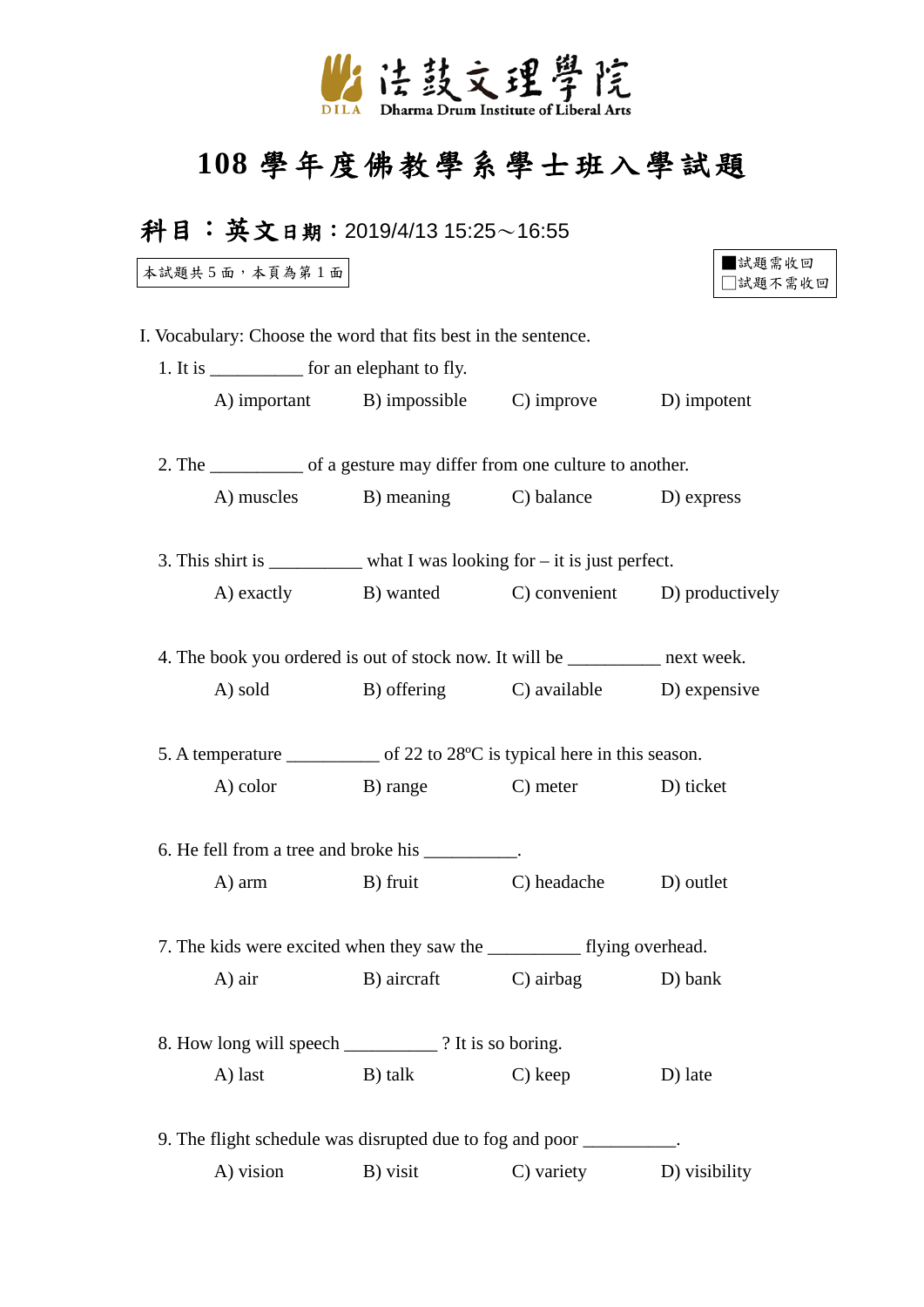|                                                                       | 本試題共5面,本頁為第2面 |                                                                                      |                       |                                                              |
|-----------------------------------------------------------------------|---------------|--------------------------------------------------------------------------------------|-----------------------|--------------------------------------------------------------|
|                                                                       |               | 10. To everybody's _________, the team lost the game by just one point.              |                       |                                                              |
|                                                                       |               |                                                                                      |                       | A) prediction B) appointment C) supplement D) disappointment |
|                                                                       |               | 11. The campers should be _____________ for the wildlife in the nature.              |                       |                                                              |
|                                                                       |               | A) cautious B) attention C) careless D) expected                                     |                       |                                                              |
|                                                                       |               | 12. Many tourists are excited about visiting Mount Ali for the ____________ sunrise. |                       |                                                              |
|                                                                       |               | A) regular B) spectacular C) invisible D) routine                                    |                       |                                                              |
|                                                                       |               | 13. The problem seems to be extremely _________, so more time will be needed.        |                       |                                                              |
|                                                                       |               | A) easy B) complicated C) special D) simple                                          |                       |                                                              |
|                                                                       |               | 14. Peter has always been ____________ of staying home alone.                        |                       |                                                              |
|                                                                       |               | A) afraid B) charge C) surprised D) happy                                            |                       |                                                              |
|                                                                       |               | 15. You have to take good care of your __________ to avoid infection.                |                       |                                                              |
|                                                                       |               | A) hurt B) pain C) injury D) wound                                                   |                       |                                                              |
|                                                                       |               |                                                                                      |                       |                                                              |
|                                                                       |               | II. Grammar: Choose the correct form for each sentence.                              |                       |                                                              |
|                                                                       |               | 16. Although Mary is not as fast ________ her friend, she tries her best.            |                       |                                                              |
|                                                                       | A) as         | B) like                                                                              | $C$ ) so              | $D)$ than                                                    |
|                                                                       |               | 17. The books cost him five hundred dollars __________.                              |                       |                                                              |
|                                                                       | $A)$ just     | B) about                                                                             | $C$ ) or so           | D) at all                                                    |
|                                                                       |               |                                                                                      |                       |                                                              |
|                                                                       | $A)$ So       | $B)$ If                                                                              | $C)$ When             | D) Since                                                     |
| 19. _____________ you finish your project, we may have a celebration. |               |                                                                                      |                       |                                                              |
|                                                                       | A) Once       | B) Until                                                                             | C) Before D) Although |                                                              |
|                                                                       |               | 20. The police went to check the room ____________ the fire had started.             |                       |                                                              |
|                                                                       | A) which      | B) in which C) how                                                                   |                       | D) when                                                      |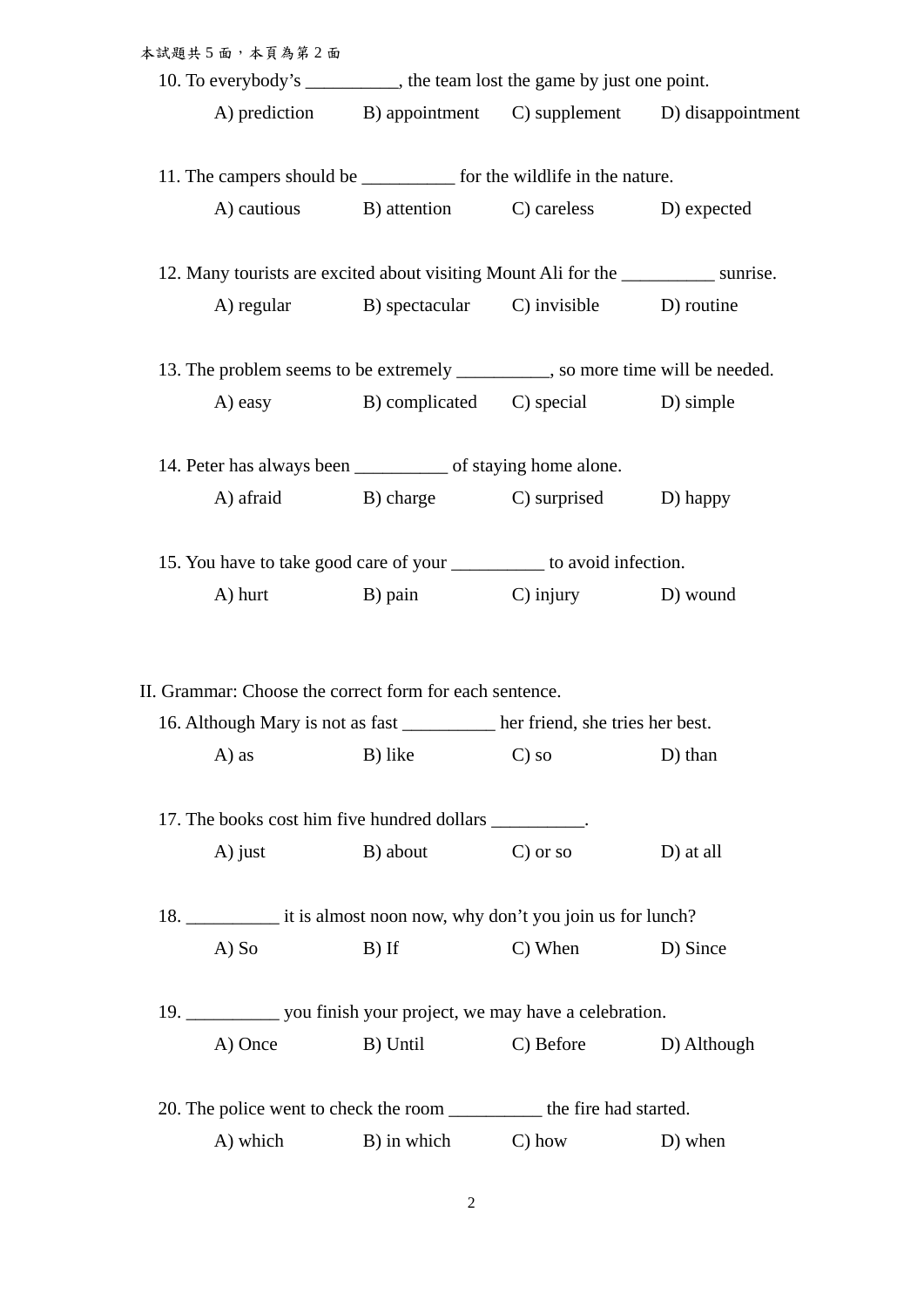| 本試題共5面,本頁為第3面 |                                                                                     |                        |                                                                                    |  |  |
|---------------|-------------------------------------------------------------------------------------|------------------------|------------------------------------------------------------------------------------|--|--|
|               | 21. Enormous ___________ the task might seem, they started to rebuild their home.   |                        |                                                                                    |  |  |
| A) so         | B) that                                                                             | C) like                | D) as                                                                              |  |  |
|               |                                                                                     |                        |                                                                                    |  |  |
|               | 22. Founded in 1950, the building bears witness _________ this city's great age.    |                        |                                                                                    |  |  |
| $A)$ for      | B) to                                                                               | $C$ ) as               | $D)$ by                                                                            |  |  |
|               | 23. The restaurant is just opposite ____________ the library we usually go to.      |                        |                                                                                    |  |  |
| $A)$ in       | B) on                                                                               | $\Box$ at $\Box$ D) to |                                                                                    |  |  |
|               | 24. I am currently reading a _________ book about Buddhist history.                 |                        |                                                                                    |  |  |
|               | A) fascinate B) fascinating C) fascinated D) fascinates                             |                        |                                                                                    |  |  |
|               | 25. When she talked about winning first prize in that contest, she looked _______.  |                        |                                                                                    |  |  |
| A) pride      | B) proud C) proudly D) priding                                                      |                        |                                                                                    |  |  |
|               |                                                                                     |                        |                                                                                    |  |  |
|               | 26. I could feel the house _____________ when the earthquake hit.                   |                        |                                                                                    |  |  |
|               | A) shook B) shaking C) shaken D) shakes                                             |                        |                                                                                    |  |  |
|               | 27. The new novel ___________ very popular ever since it was published.             |                        |                                                                                    |  |  |
| $A)$ is       | B) was C) had been D) has been                                                      |                        |                                                                                    |  |  |
|               | 28. If I Lisa's phone number, I would call her.                                     |                        |                                                                                    |  |  |
|               | A) know B) know C) known D) had known                                               |                        |                                                                                    |  |  |
|               | 29. I know nothing about this. It doesn't have __________ to do with me.            |                        |                                                                                    |  |  |
|               | A) nothing B) everything C) anything D) things                                      |                        |                                                                                    |  |  |
|               |                                                                                     |                        |                                                                                    |  |  |
|               | 30. A number of students ____________ basketball in the arena.                      |                        |                                                                                    |  |  |
|               | A) plays B) playing C) is playing D) are playing                                    |                        |                                                                                    |  |  |
|               |                                                                                     |                        |                                                                                    |  |  |
|               | III. Cloze: Choose the best word for each blank to complete the article.            |                        |                                                                                    |  |  |
|               |                                                                                     |                        | There are many $\frac{31}{1}$ that tell someone is lying. Actually, the fairy tale |  |  |
|               | "Pinocchio" is closer to reality $\frac{32}{2}$ one might think. People's noses get |                        |                                                                                    |  |  |
|               | bigger when they lie _____33____ more blood goes to the nose. You can pay           |                        |                                                                                    |  |  |

3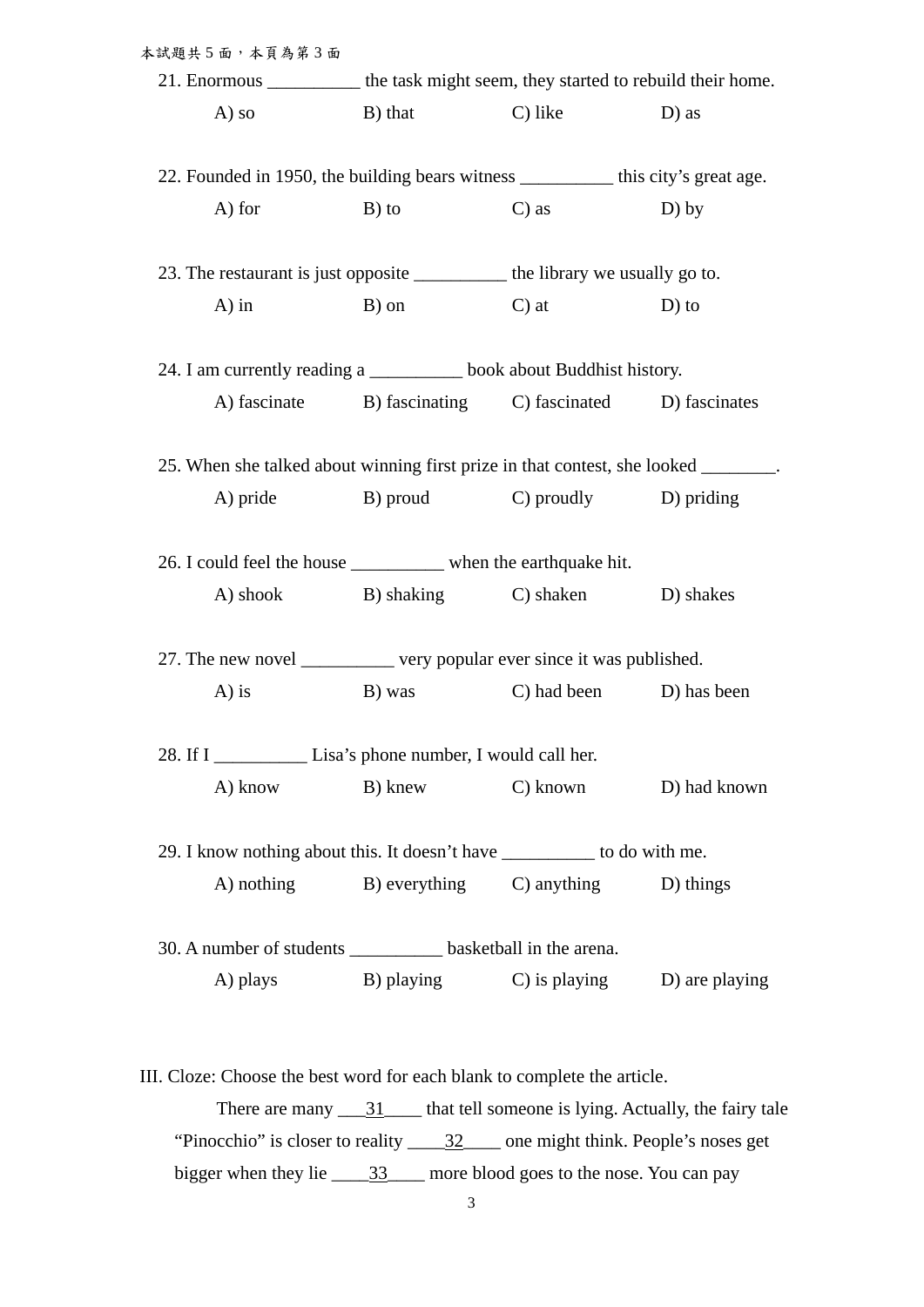本試題共 5 面,本頁為第 4 面

attention  $\frac{34}{2}$  changes in that person's voice as well. If the pitch becomes higher, it is possible that the speaker is lying. The \_\_\_\_\_35\_\_\_\_\_ is to watch people closely and follow their mental processes.

| $31.$ A) signs | B) stories    | $C$ ) tales  | D) legends |
|----------------|---------------|--------------|------------|
| $32. A)$ than  | B) for        | $C$ ) then   | D) because |
| 33. A) course  | B) because of | C) of course | D) because |
| $34. A)$ to    | $B)$ in       | $C$ ) for    | $D$ ) at   |
| 35. A) skill   | B) advance    | C) secret    | D) power   |

IV. Reading comprehension: Choose T(true) or F (false) for each statement.

One day when Zhuang-Zi was fishing, two officials sent by the King of Chu came to him. They said that the king would like to invite Zhuang-zi to work for the administration. Keeping on fishing without looking at them, Zhuang-Zi said, "I've heard that in Chu there is a sacred tortoise which died at the age of 3000 and which the king keeps in a box on the altar in a temple. Do you think that the tortoise would rather be dead and honored in the temple, or be alive and roaming in the mud?" The two officials replied, "Of course it'd rather be alive and roaming in the mud." There Zhuang-Zi continued, "You may go now. I'd rather roam in the mud, too."

36. The two officials believed that the tortoise would love to be honored in the temple.

37. The tortoise in the temple was still alive but could not move freely.

38. Zhunag-Zi used the analogy of the tortoise to show what he thought.

39. Zhuang-Zi liked to roam in the mud more than to fish.

40. Zhuang-Zi finally rejected the offer from the king of Chu.